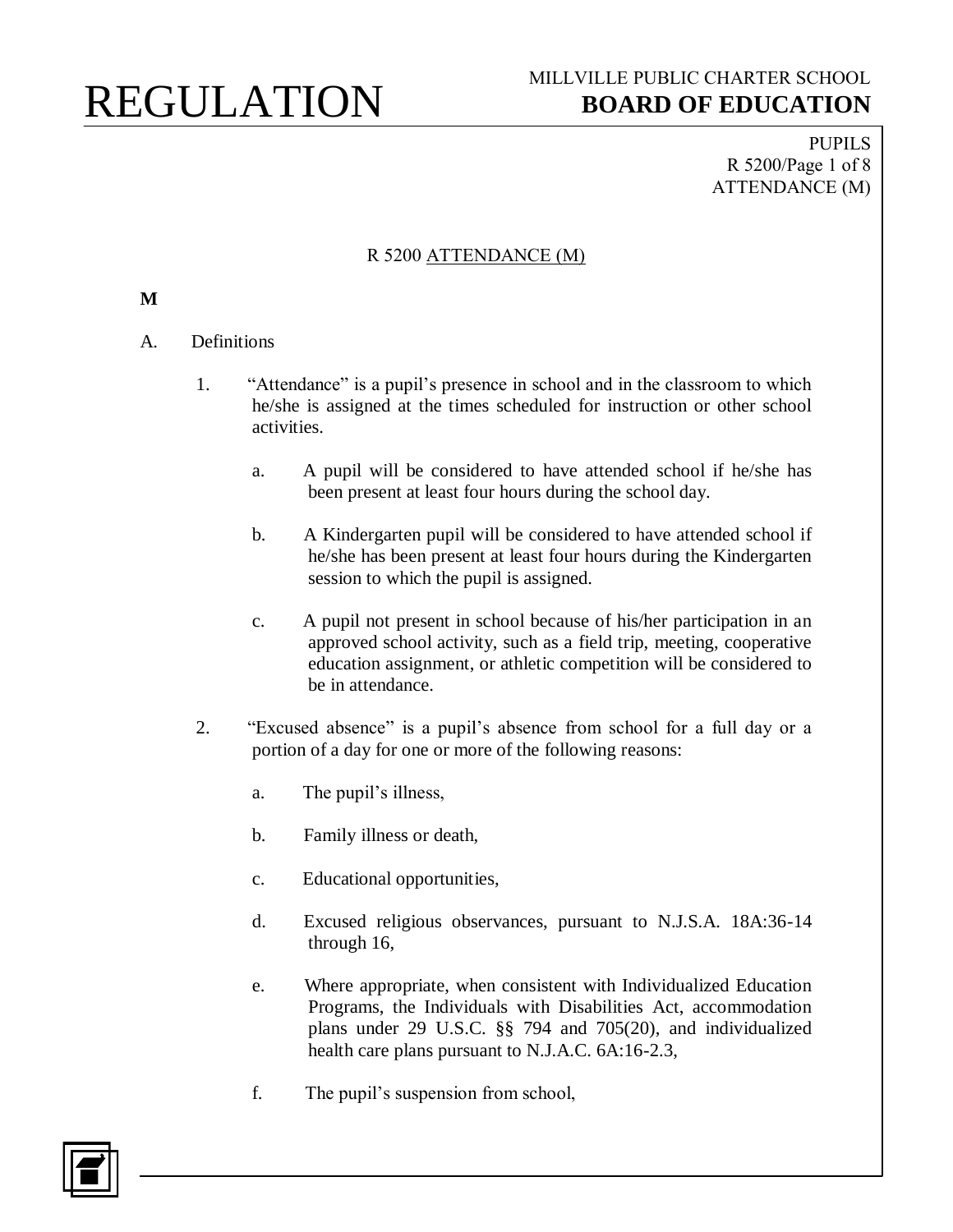PUPILS R 5200/Page 2 of 8 ATTENDANCE (M)

- g. The pupil's required attendance in court,
- h. Necessary and unavoidable medical or dental appointments that cannot be scheduled at a time other than the school day,
- i. An absence for a reason not listed above, but deemed excused by the Principal, upon a written request by the pupil's parent or legal guardian to the Building Principal or designee stating the reason for the absence and requesting permission for the absence to be an excused absence.
- 3. "Truancy" is a pupil's absence from all or a part of the school day without the knowledge of the pupil's parent(s) or legal guardian(s). A pupil will also be considered truant if he/she:
	- a. Leaves school at lunch time without a pass,
	- b. Leaves school without permission when school is still in session,
	- c. Leaves class because of illness and does not report to the school nurse as directed, or
	- d. Is present in school but is absent from class without approval. Such truancy from class is a "class cut."
- 4. "Unexcused absence" is a pupil's absence for all or part of a school day for any reason other than those listed in A2 above.
- B. Notice to School of a Pupil's Absence
	- 1. The parent(s) or legal guardian(s) or adult pupil is requested to call the school office before 8:30 a.m. of the morning of the pupil's absence.
	- 2. The parent(s) or legal guardian(s) of a pupil who attended morning session but will not attend afternoon session should call the school office.
	- 3. The parent(s) or legal guardian(s) or adult pupil who anticipates a future absence or anticipates that an absence will be prolonged should notify the Principal, who will assist in the arrangement of make-up work.

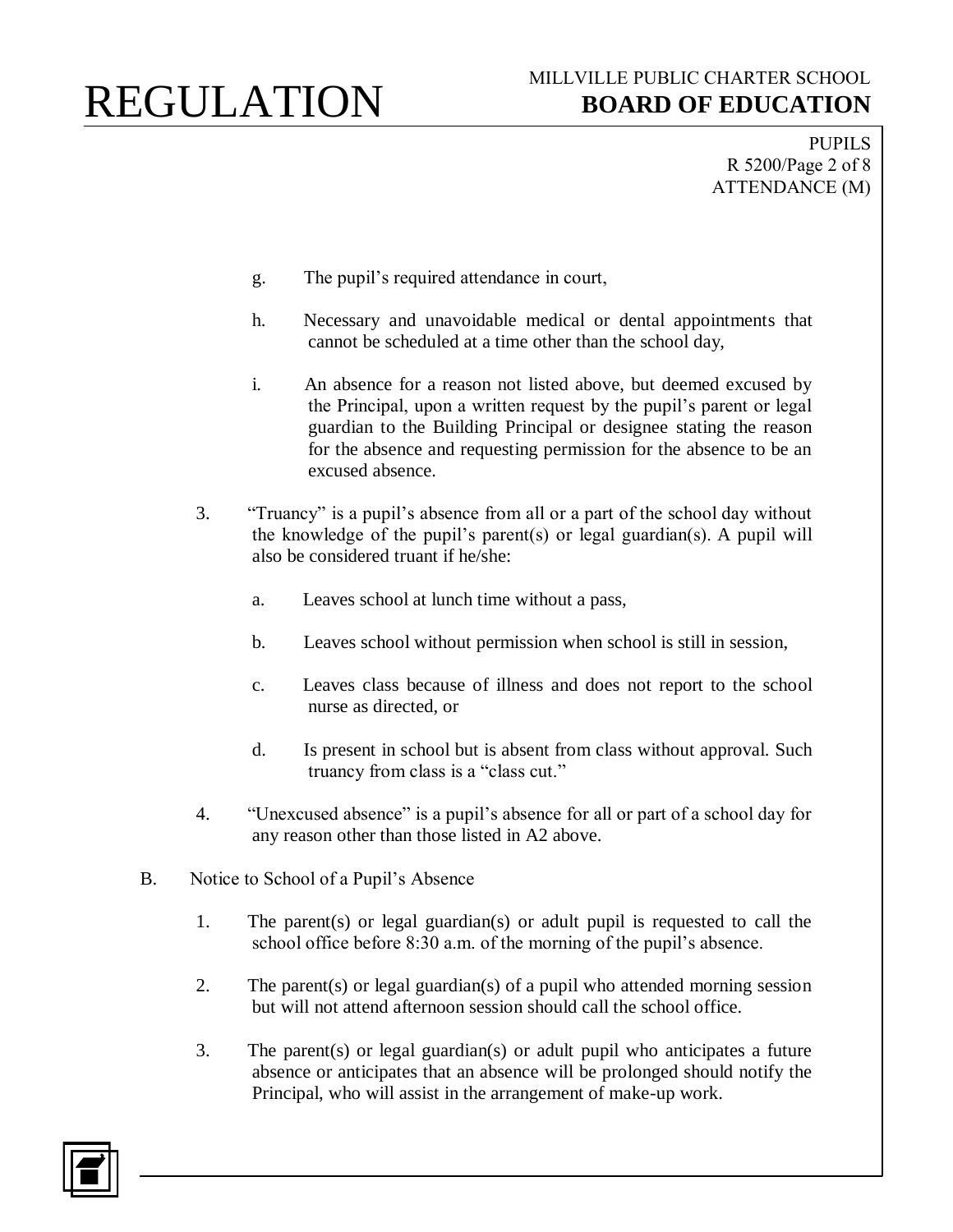PUPILS R 5200/Page 3 of 8 ATTENDANCE (M)

- C. Readmission to School After an Absence
	- 1. A pupil returning from an absence of any length must present to the Principal a written statement, dated and signed by the parent(s) or legal guardian(s) or adult pupil, of the reasons for the absence.
	- 2. A note explaining a pupil's absence for noncommunicable illness must be accompanied by a physician's statement of the pupil's illness.
	- 3. A pupil who has been absent by reason of having or being suspected of having a communicable disease must present to the Principal written evidence of being free of communicable disease, in accordance with Policy No. 8451.
- D. Instruction
	- 1. Teachers are expected to cooperate in the preparation of home assignments for pupils who anticipate an excused absence. The parent(s) or legal guardian(s) or adult pupil must request such home assignments.
	- 2. A pupil who anticipates an excused absence due to a temporary or chronic health condition may be eligible for home instruction in accordance with Policy No. 2412. The parent(s) or legal guardian(s) or adult pupil must request home instruction.
	- 3. Pupils absent for any reason are expected to make up the work missed. In grade Kindergarten and above, the pupil is responsible for requesting missed assignments and any assistance required. Teachers will provide make-up assignments as necessary.
	- 4. In general, pupils will be allowed one day to make up missed work for each one day of absence. Teachers shall make reasonable accommodations to extend time for pupils.
	- 5. A pupil who missed a test because of an excused absence shall be offered an opportunity to take the test or an alternate test**.**
- E. School Response To Unexcused Absences During the School Year

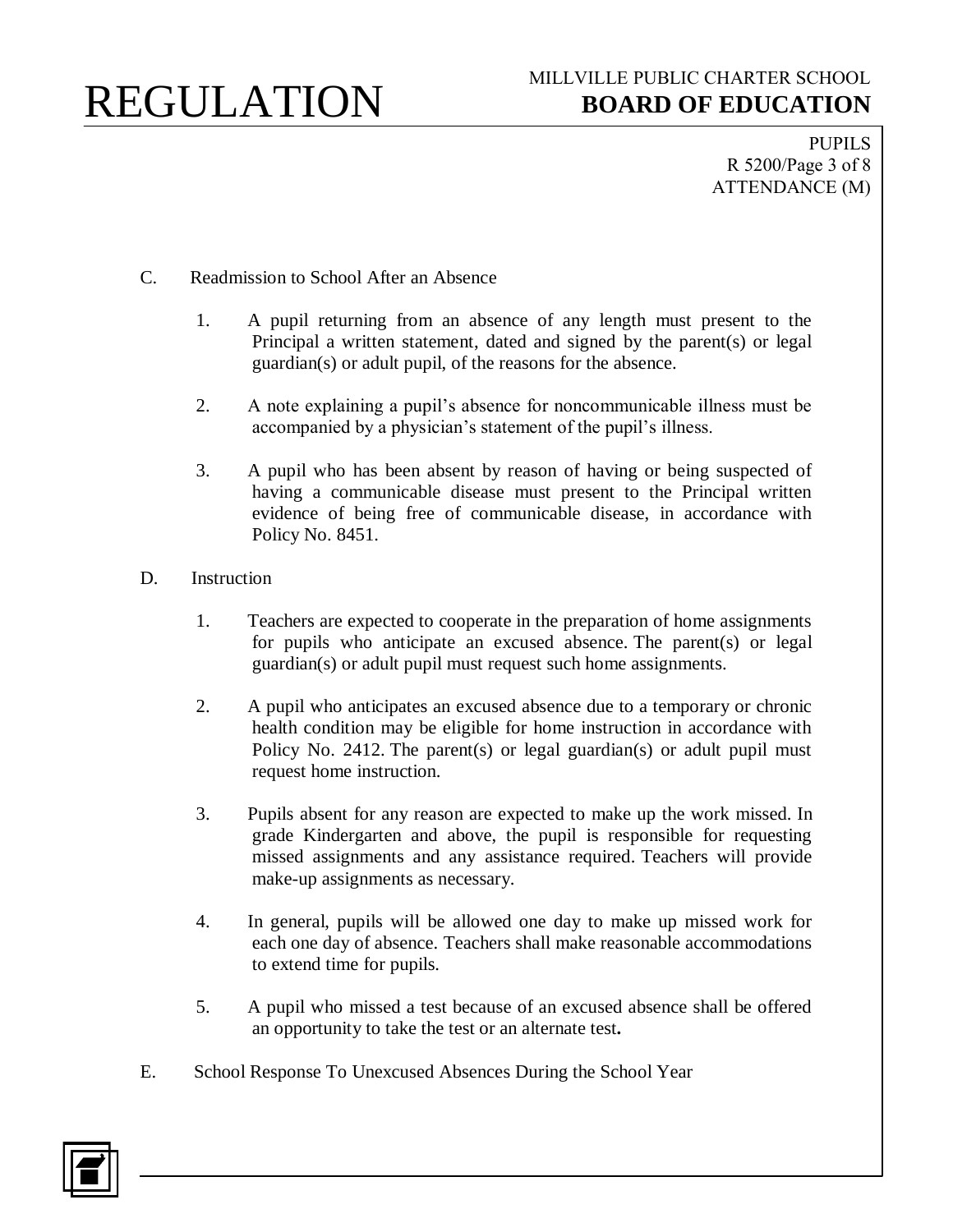PUPILS R 5200/Page 4 of 8 ATTENDANCE (M)

- 1. For up to four cumulative unexcused absences, the Building Principal or designee shall:
	- a. Make a reasonable attempt to notify the pupil's parent or legal guardian of each unexcused absence prior to the start of the following school day;
	- b. Conduct an investigation of the cause of each unexcused absence, including contact with the pupil's parent or legal guardian;
	- c. Develop an action plan in consultation with the pupil's parent or legal guardian designed to address patterns of unexcused absences, if any, and to have the child return to school and maintain regular attendance;
	- d. Proceed in accordance with the provisions of N.J.S.A. 9:6-1 et seq. and N.J.A.C. 6A:16-11, if a potentially missing or abused child abuse situation is detected; and
	- e. Cooperate with law enforcement and other authorities and agencies, as appropriate.
- 2. For between five and nine cumulative unexcused absences, the Building Principal or designee shall:
	- a. Make a reasonable attempt to notify the pupil's parent or legal guardian of each unexcused absence prior to the start of the following school day;
	- b. Conduct a follow-up investigation, including contact with the pupil's parent or legal guardian, to determine the cause of each unexcused absence;
	- c. Evaluate the appropriateness of the action plan developed pursuant to F.1.c. above;
	- d. Revise the action plan, as needed, to identify patterns of unexcused absences and establish outcomes based upon the pupil's needs and specify the interventions for achieving the outcomes, supporting

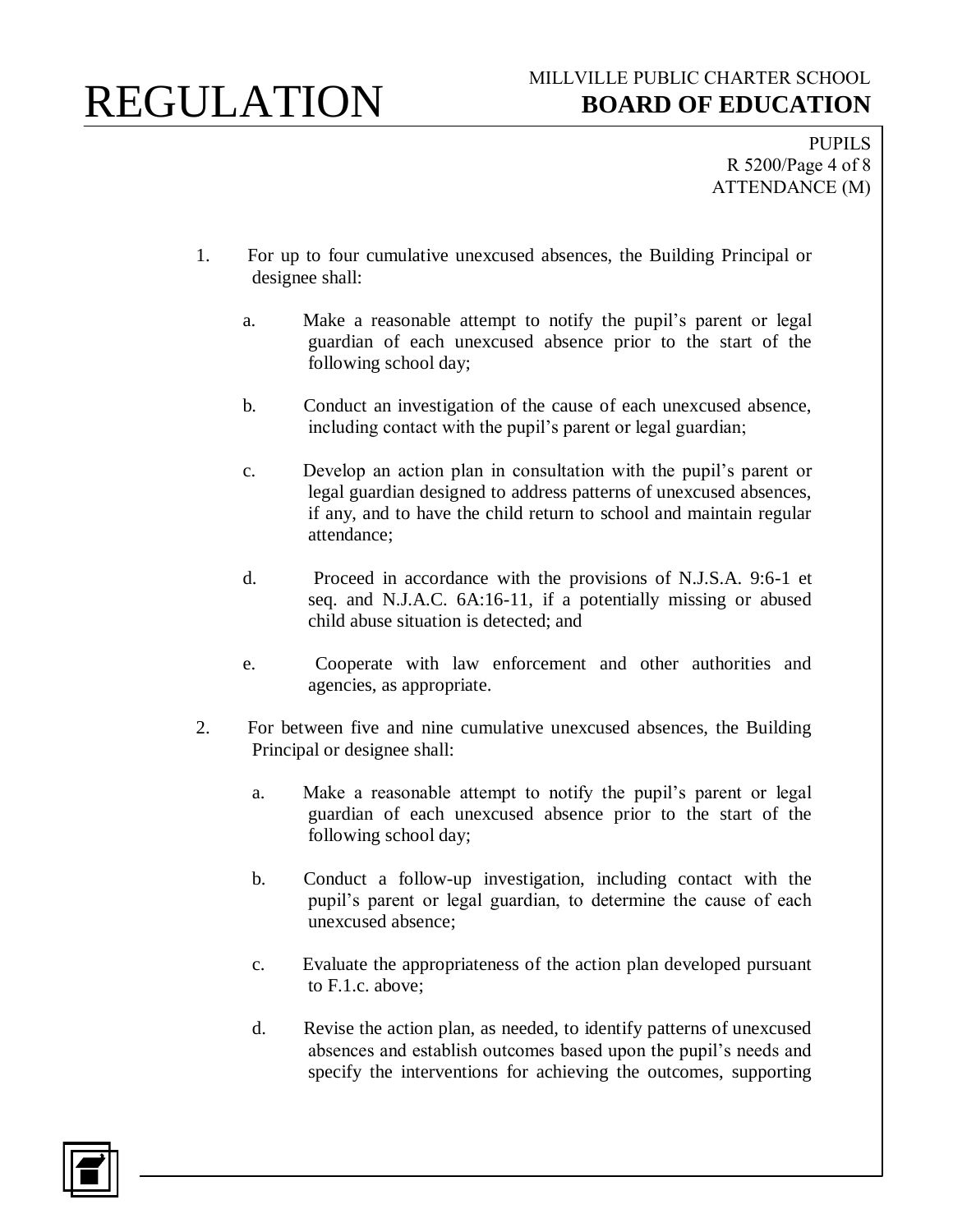PUPILS R 5200/Page 5 of 8 ATTENDANCE (M)

the pupil's return to school and regular attendance that may include any or all of the following:

- (1) Refer or consult with the building's Intervention and Referral Services Team, pursuant to N.J.A.C. 6A:16-8;
- (2) Conduct testing, assessments, or evaluations of the pupil's academic, behavioral, and health needs;
- (3) Consider an alternate educational placement;
- (4) Make a referral to a community-based social and health provider agency or other community resource;
- (5) Refer to the court program designated by the New Jersey Administrative Office of the Courts; and
- (6) Proceed in accordance with the provisions of N.J.S.A. 9:6 et seq. and N.J.A.C. 6A:16-11, if a potentially missing or child abuse situation is detected.
- e. Cooperate with law enforcement and other authorities and agencies, as appropriate.
- 3. For cumulative unexcused absences of ten or more, the pupil between the ages of six and sixteen is truant, pursuant to N.J.S.A. 18A:38-27, and the Building Principal or designee shall:
	- a. Make a mandatory referral to the court program required by the New Jersey Administrative Office of the Courts;
	- b. Make a reasonable attempt to notify the pupil's parent or legal guardian of the mandatory referral;
	- c. Continue to consult with the parent or legal guardian and the involved agencies to support the pupil's return to school and regular attendance;
	- d. Cooperate with law enforcement and other authorities and agencies, as appropriate; and

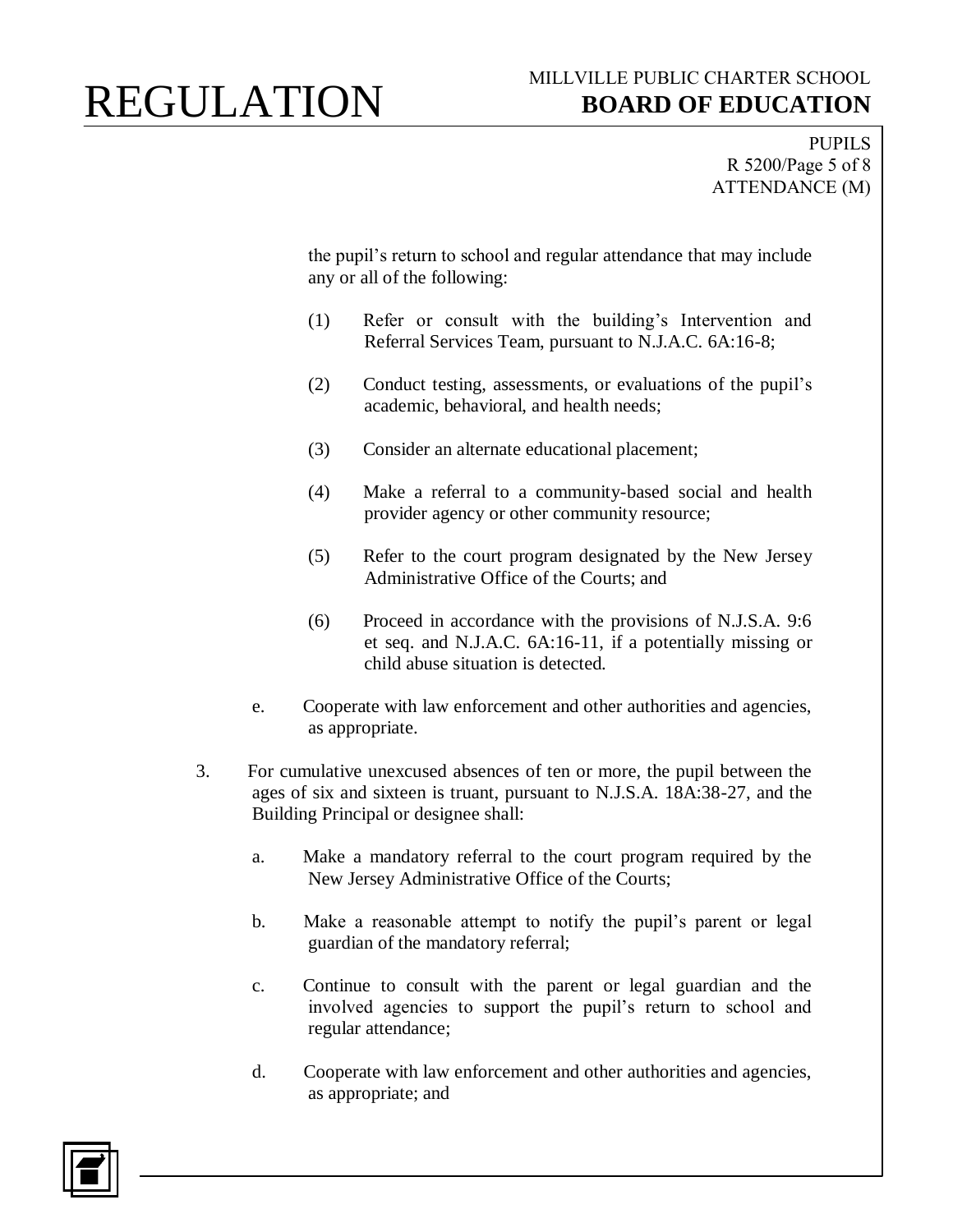PUPILS R 5200/Page 6 of 8 ATTENDANCE (M)

- e. Proceed in accordance with N.J.S.A. 18A:38-28 through 31, Article 3B, Compelling Attendance at School, and other applicable State and Federal statutes, as required.
- 4. For pupils with disabilities, the attendance plan and punitive and remedial procedures of N.J.A.C. 6A:16-7.8 and Policy and Regulation 5200 shall be applied, where applicable, in accordance with the pupil's Individualized Education Programs, pursuant to 20 U.S.C. §1400 et seq.; the Individuals with Disabilities Education Improvement Act; the procedural protections set forth in N.J.A.C. 6A:14; accommodation plans under 29 U.S.C. §§794 and 705(20); and individualized health care plans, pursuant to N.J.A.C. 6A:16-2.3.
- 5. All receiving schools pursuant to N.J.A.C. 6A:14-7.1(a) shall act in accordance with F.1. above for each pupil with up to four cumulative unexcused absences.
	- a. For each pupil attending a receiving school with five or more cumulative unexcused absences, the absences shall be reported to the sending school by the receiving school.
		- (1) The sending school shall proceed in accordance with the school Board of Trustees policies and procedures pursuant to F. above and the provisions of F.2. through F.4. above, as appropriate.
- F. Discipline
	- 1. Pupils may be denied participation in co-curricular activities if their attendance fails to meet the standards set forth in Policy No. 2430.
	- 2. Pupils may be denied participation in athletic competition if their attendance fails to meet the standards set forth in Board Policy No. 2431.
	- 3. No pupil who is absent from school for observance of a religious holiday may be deprived of any award or of eligibility for or opportunity to compete for any award because of the absence.

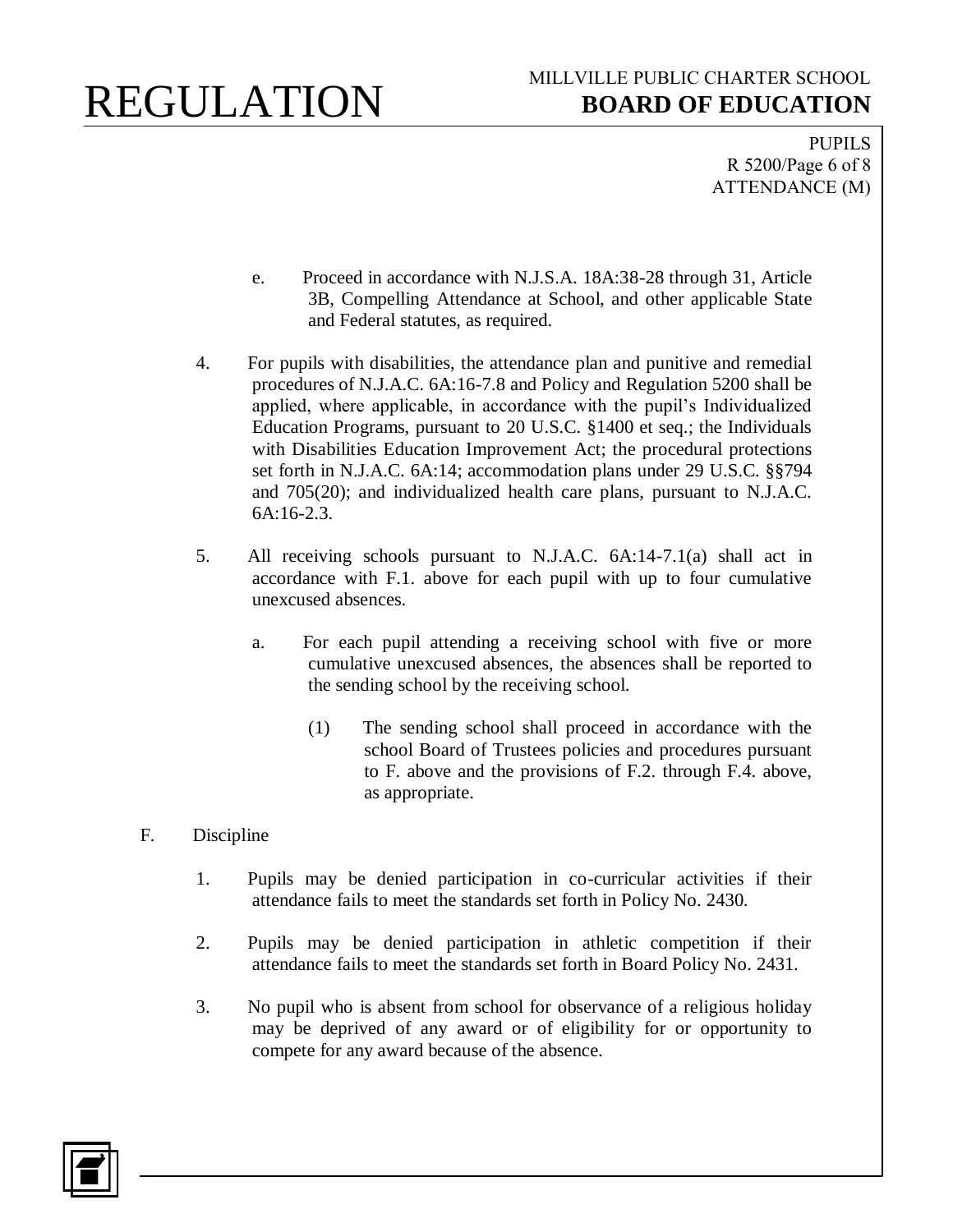PUPILS R 5200/Page 7 of 8 ATTENDANCE (M)

- 4. In addition to the requirements as outlined in F.3.a. through e. above, a pupil deemed truant shall be subject to appropriate pupil discipline.
- 5. The absence of a pupil missing from school for unexplained reasons will be handled in accordance with Regulation No. 8462.
- G. Recording Attendance
	- 1. Teachers must accurately record the pupils present, tardy, and absent each day in each session or each class. Attendance records must also record pupils' attendance at out-of-school curricular events such as field trips.
	- 2. Teachers must classify and record each absence as excused, unexcused, or truancy.
	- 3. Attendance will be electronically entered, no later than 8:30 a.m., of the morning of the pupil's absence and be verified by the Main office..
	- 4. A report card will record the number of times the pupil was absent and tardy in each marking period.
	- 5. A pupil's absence for observance of a religious holiday will not be recorded as such on any transcript or application.
- H. Appeal
	- 1. A truant pupil may be suspended or expelled for truancies in accordance with Policy Nos. 5610 and 5620.
	- 2. A pupil who has been retained at grade level for excessive absences may appeal that action in accordance with Policy No. 5410.
- I. Attendance Improvement Plan
	- 1. The Principal will collect attendance data and calculate the average daily attendance rate for the school. The attendance rate shall be calculated by dividing the total number of pupil days present for all pupils by the total possible number of pupil days present for all pupils and multiplying the result by one hundred.